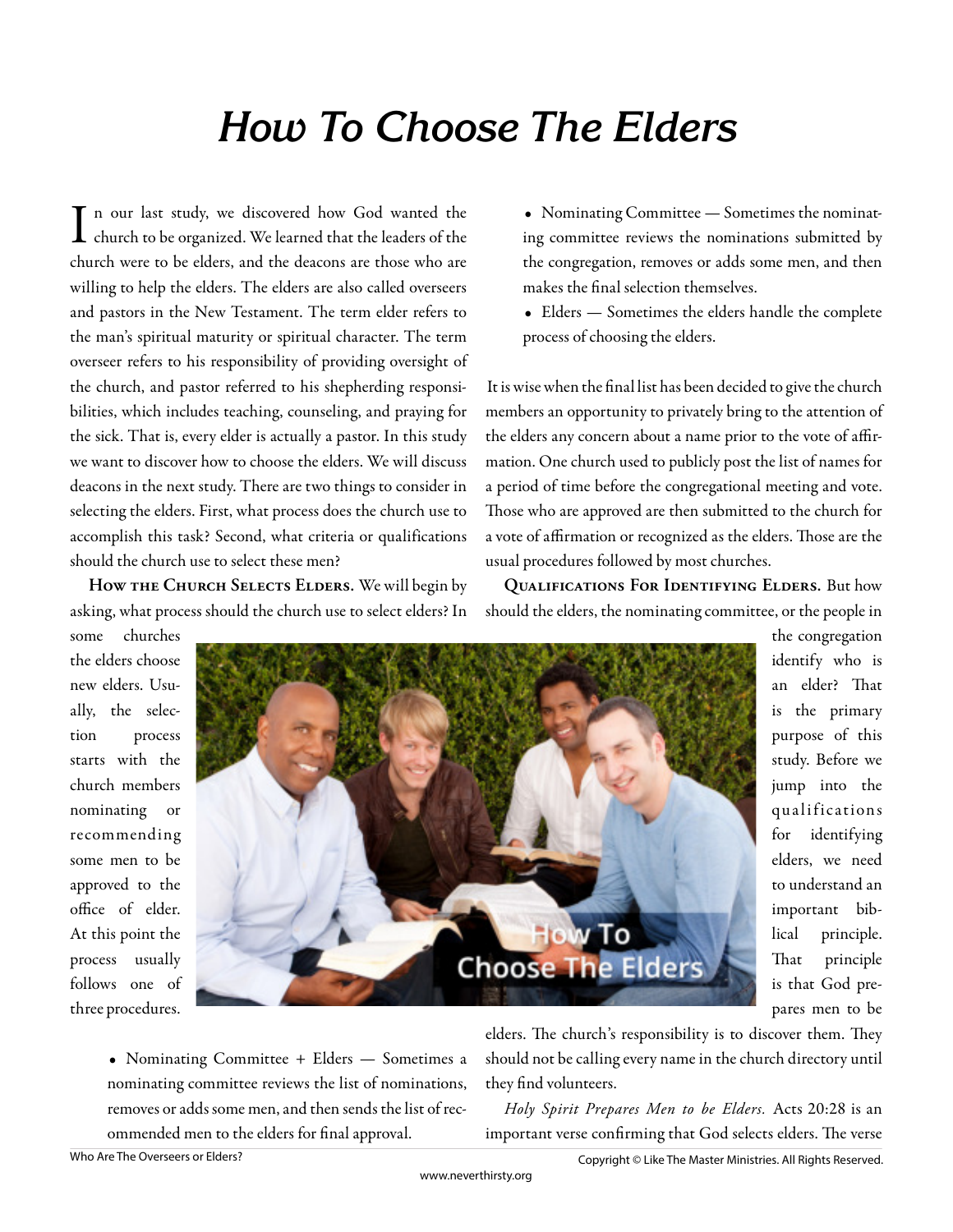says,

Be on guard for yourselves and for all the flock, among which the Holy Spirit has made you overseers, to shepherd the church of God which He purchased with His own blood. Acts 20:28 (NASB)

This verse records part of Paul's conversation with the elders of the church in the city of Ephesus. Acts 20:17 says that Paul had called these elders to come to him. He was in Miletus. When they arrived, Paul told them to be on guard for all the flock, not just for friends. Now notice what Paul said. He told them that the Holy Spirit had made them overseers. How did the Holy Spirit do that? The Greek word for "made" is tithe *mi*. It can mean "put, place, or appoint." Maybe the Holy Spirit told Paul whom he should appoint to be elders in the church in Ephesus.

To some people this could sound like the Holy Spirit decided He wanted Joe to be an elder because he was one of the founding members of the church. He liked Joe. It could sound like the Holy Spirit wanted Sam to be an elder because he has faithfully attended for all these years. Or maybe the Holy Spirit liked George because he sure had been a faithful donor. What would the church do without him? Now I believe the Holy Spirit told Paul whom he should choose, but I do not believe the Holy Spirit's criteria was based on faithful attendance, giving, or who was a founding member of the church. Why? Because the Holy Spirit has given us two lists of qualifications that we are to use to determine who God has selected as an elder. Those lists are given to us in 1 Timothy 3:1-7 and Titus 1:5-9. They include characteristics of spiritual maturity and spiritual gifts. We will discuss them soon.

But the message we must not miss is that the Holy Spirit already knew which men were qualified. They were prepared by the Holy Spirit because no man could satisfy the spiritual qualifications and possess the required spiritual gifts unless the Holy Spirit had prepared the men to be elders.

Let me illustrate. When I was in junior high school, my coach wanted me to try out for the low jump. I was tall and he thought I would do very well. During the practice workouts, I started by jumping over the lowest bar. I did great. I was happy.

Then coach raised the bar, and I jumped over that one. As the bar was moved up higher and higher, fewer boys could jump over it, without knocking the bar down. That is how the game was played. The boy who won was the one who did not knock down the bar after everyone else could not avoid knocking the bar down.

That is a good illustration of the qualifications that God has given the church for selecting elders. God's qualifications are like the bar on the low jump. The Holy Spirit has set the bar high, but He is not trying to eliminate everyone and declare someone a winner. Few men are able to clear the bar that God the Holy Spirit has established. That bar is set at a level so that only those men whom the Holy Spirit has prepared for the office of elder will qualify, if the church will faithfully apply the standards and not arbitrarily lower the bar.

*Holy Spirit's Qualifications.* So, how does the Holy Spirit prepare a man to be an elder? He matures a man spiritually from a little child in the faith to become a spiritual father of the faith. Philippians 2:12-13 says that while we are working out our salvation or striving to be more holy, God is working in us! The Holy Spirit does that in response to our obedience. Philippians 1:6 says that it is God who began a good work in us. He is still doing it, and He will keep doing it until Christ comes at the rapture. Again, the Holy Spirit does that in the life of every believer. So, the Holy Spirit prepares some men to be an elder by causing them to become more spiritually mature.

We will discover that the ministry of an elder requires certain spiritual gifts that enable him to serve as a shepherd and an overseer. Those spiritual gifts include the spiritual gift of teaching, which is often connected with wisdom, knowledge, and exhortation. The spiritual gifts connected with the responsibility of oversight are the spiritual gifts of leading and administration. That is, the Holy Spirit gives a mix of spiritual gifts to those men whom He wants to be elders.

So, the Holy Spirit must be involved in preparing a man to be an elder. This principle is also revealed in Titus 1:6 where we will learn that an elder's children must be believers. That requires the ministry of the Holy Spirit for those children to profess Christ as Savior and Lord. In these ways the Holy Spirit prepares a man. This gives us a very important principle.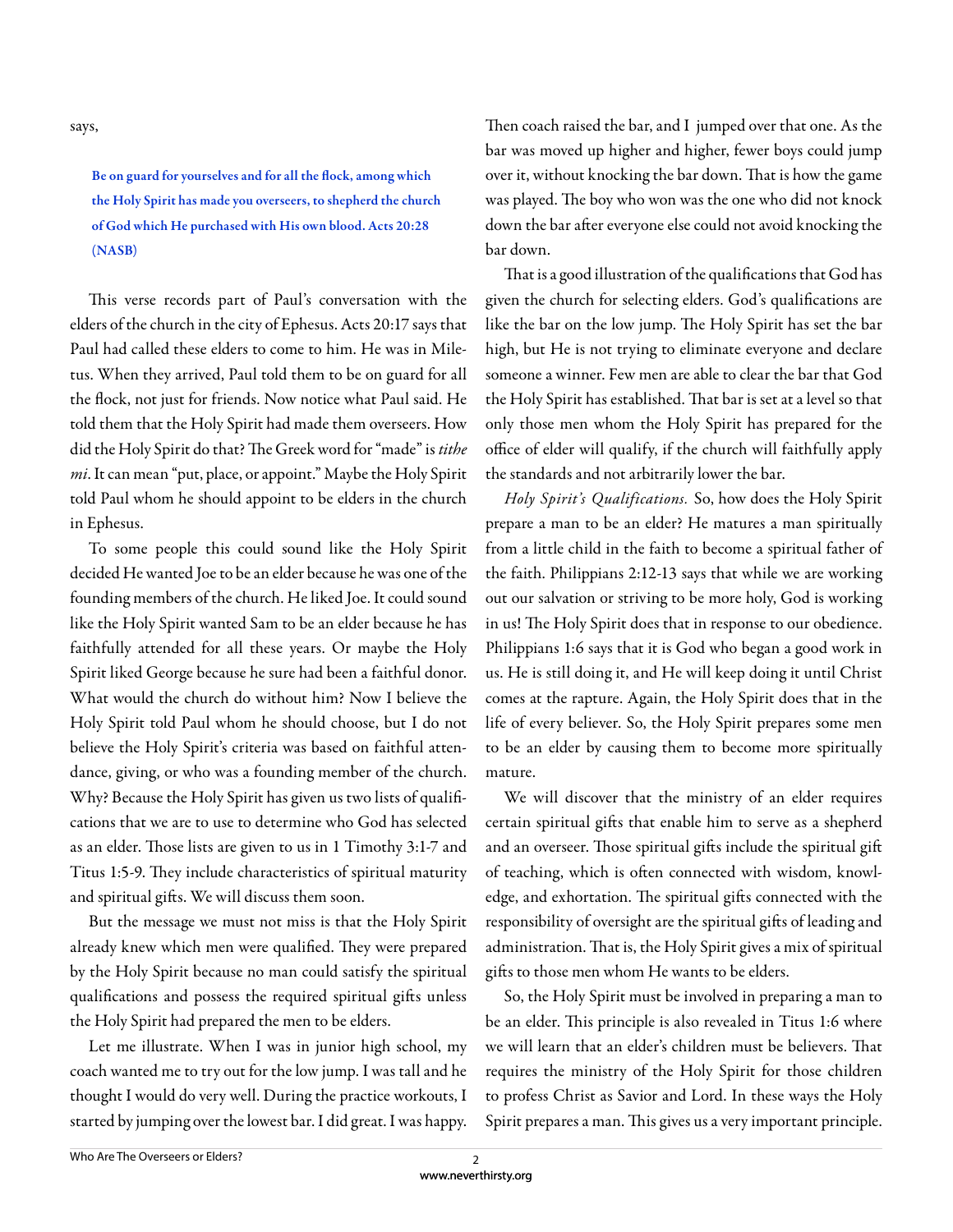The church cannot make a man an elder. Every church must understand that its responsibility is to recognize those men who have already spiritually matured and whose lives demonstrate that they are elders. Then the church asks these men to officially serve as elders. This means,

## **An elder is an elder, because he is an elder.**

This means that a man can be an elder, even though the church never asks him to serve as an elder. A man who is an elder will be living like and functioning as an elder, even if he is never formally asked to serve as an elder in his church. Why? Because the Holy Spirit has transformed the man. Churches need to understand that if a man is an elder, his life will first demonstrate that he is one and is qualified to formally serve.

**Introduction to the Qualifications of Elders.**  So, in 1 Timothy 3:2-7, God has given us a series of spiritual qualifications that a man must pass in order to qualify as an elder. These spiritual qualifications cover three areas. The qualifications are pulled from three areas of a man's life: his home, his community, and his church. These qualifications are related to 1) his personal life, 2) how he will perform in his areas of responsibilities, and 3) how he will function as a team member with the other elders. There are more spiritual qualifications for selecting an elder in Titus 1:5-9, but we will not cover them in this study.

*The General Principle.* So, what are the Holy Spirit's qualifications for elders? We will start with 1 Timothy 3:2, which says,

An overseer, then, must be above reproach, the husband of one wife, temperate, prudent, respectable, hospitable, able to teach . . . 1 Timothy 3:2 (NASB)

Clearly, this verse is about elders. It begins by saying that an elder must be above reproach. I knew an elder who once said that it did not say an elder be beyond reproach. He made a distinction between "above" and "beyond." He was concerned that some men, due to politics in the church, might be beyond reproach. That is, no one would find fault with him due to politics in the church.

Above Reproach. The Greek word "above reproach" has the meaning of "one who cannot be validly accused." That is, there cannot be any valid accusations made against the man until after all of the evidence and investigation has been completed and the findings have been objectively reviewed. Here is an illustration that helps to crystalize this principle. I have known of situations where men are falsely accused, and later proven to be innocent after an investigation was performed. Yet, some men are not dismissed because the church just assumed they must be innocent. Some men are also removed without an investigation because it is assumed he must be guilty. So, if we apply this principle to selecting elders, we will need to investigate any disqualifying charge raised and determine if the accusation is true. We will discover later in 1 Timothy 5:19-22 how an elder should be removed from the nomination list. (The same procedure is to be used in removing men who are already serving as elders). Then if after the man has been nominated, and someone claims that a man is not qualified, an investigation must occur.

Yet, we must remember that the qualifications given in verses 2-7 describe a man's pattern of life. If they applied to every specific situation, then no one would qualify. No man is perfect every day of his life. If perfection was the standard, then Abraham would not qualify as a man of faith. When he and Sarah traveled to the Negev, he lied to Abimelech because he was afraid that he would be killed. He was afraid that Abimelech would kill him to take Sarah to be his wife!

**Qualifications Related to His Personal Life.**  There are nine qualifications related to an elder's personal life. They can be found in 1 Timothy 3:2-3, 6 and Titus 1:8.

*Husband of One Wife.* What follows now in verses 2-7 and in Titus are the high qualifications related to a man's spiritual life. The first qualification given of a man's spiritual life in 1 Timothy 3:2 is that he must be,

## ...the husband of one wife,... 1 Timothy 3:2 (NASB)

The literal Greek says that an elder is a "one-woman man." There are five major views as to the meaning of this qualification. Some think this means that an elder is not a polygamist, not a widower, has never been divorced, or is not single. It is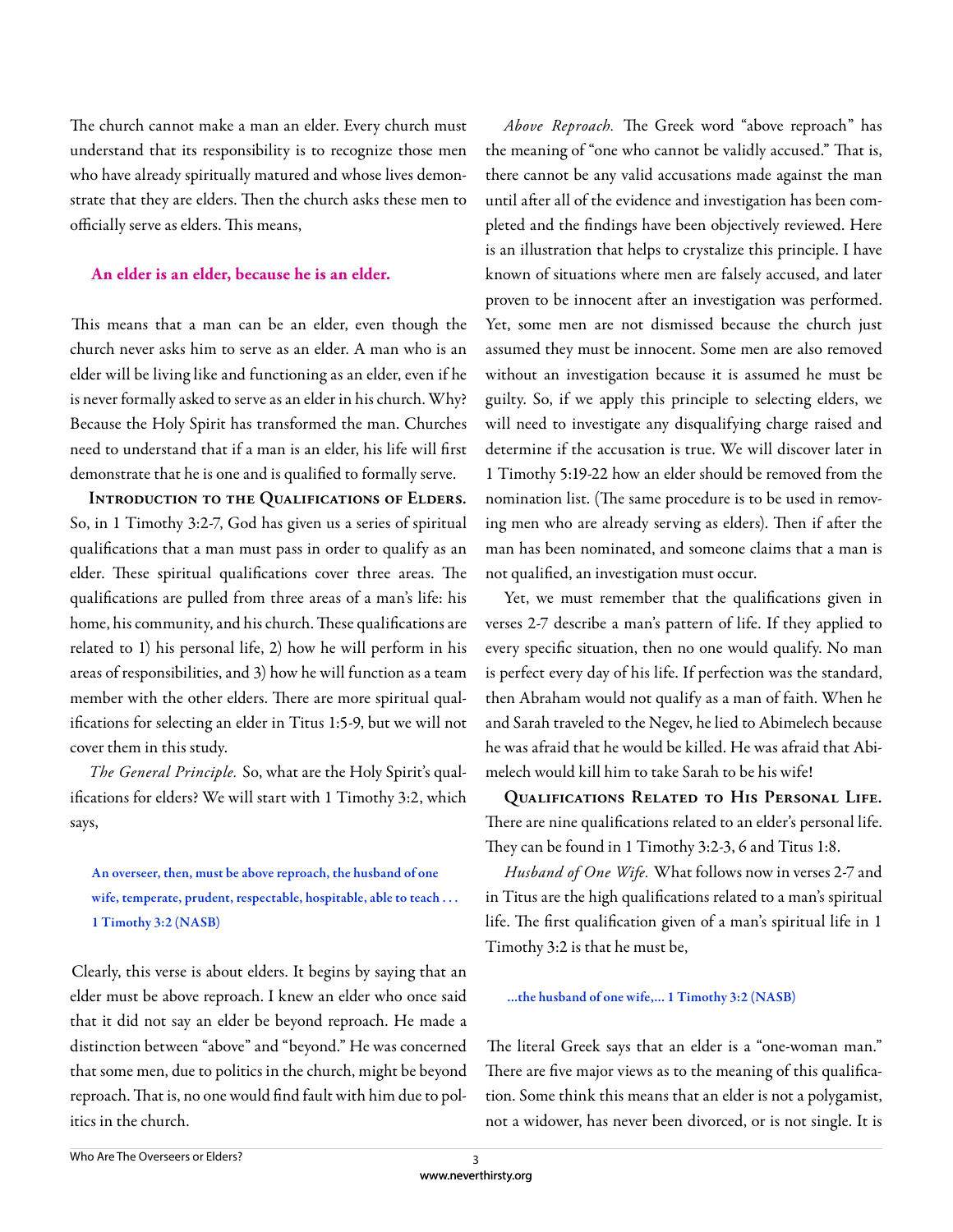difficult to think that this qualification is prohibiting polygamy. If it was, a man could marry and divorce a series of women and still be considered a spiritual man. It also is not saying he cannot be a widower because it does not prohibit extra marital sexual relations with women. Some say this verse prohibits a man from being divorced. But that has a problem also. The man could be viewing pornography or committing adultery and then qualify. Being divorced does not fit the situation. The next view says he cannot be single. But that is contrary to the fact that Paul was single and he was an apostle.

 It seems best to understand "one-woman man" to mean that an elder is completely devoted to his wife. He is a one-woman man. In fact, an elder who has never been divorced could also have multiple mistresses, flirt with women, and be addicted to pornography and qualify. But an elder who is completely devoted to his wife will not be committing such sexual sins. This qualification also reveals that an elder must be a man. This qualification is repeated in Titus 1:6.

*Temperate*. The qualification of "temperate" appears in 1 Timothy 3:2. The Greek word has the sense of "avoiding excesses and extremes." He is not out of control. The ESV says "sober-minded." This qualification would eliminate a man who has addictions and extreme behaviors.

*Prudent*. The qualification of "prudent" appears in 1 Timothy 3:2. The emphasis of the Greek is on his thinking. He is self-controlled. That is how the ESV translates the word. The point is that he has a "correct way of reasoning" and it affects his behavior as we will see in the next qualification.

*Respectable*. The next qualification is "respectable." It appears in 1 Timothy 3:2. The Greek word reveals his conduct is "well-behaved, modest or respectable." It means that the elder is well ordered in his life and is honorable.

Hospitable. The Greek word translated as "hospitable" in 1 Timothy 3:2 means that he loves strangers. As a result, he and his wife may have people into their home. But the emphasis is on his heart first and then actions. His outward behavior reflects his love for new people or strangers. This spiritual characteristic is part of the fruit of the Spirit. (Galatians 5:22-23).

*Not Addicted to Wine.* In 1 Timothy 3:3, we see the next qualification is that he is "not addicted to wine." This one is simple. It just means he is not addicted to wine. He can stop drinking any time and never go back.

*Free From the Love of Money*. The next qualification in 1 Timothy 3:3 is that he is "free from the love of money." The idea is that he is not greedy. Money is not a major focus of his life and he is not pursuing money. In Titus 1:7 we find a similar qualification. He does not love money. We could add that he does not cheat on his income taxes. He gives to the Lord Jesus.

*Not a New Convert*. The next personal qualification is that he is not a new convert. 1 Timothy 3:6 says the man is "not a new convert." The Greek word literally means "not newly planted." This eliminates new Christians from church leadership. The concern here is primarily that he not become proud. This qualification is a safeguard for the individual and the church.

Good Reputation With Those Outside the Church. The last personal qualification is found in 1 Timothy 3:7. It says,

And he must have a good reputation with those outside the church, so that he will not fall into reproach and the snare of the devil. 1 Timothy 3:7 (NASB)

This does not mean that unbelievers love this man. But it does mean that the unbelievers do not have any valid accusation against him. It could be that he is a dishonest business man. This does not mean the church is supposed to go on a witch hunt. But it does mean that if a situation becomes obvious, that it should be investigated. If there is a valid accusation, then the man should not serve as an elder.

**QUALIFICATIONS RELATED TO OVERSIGHT.** There are two qualifications related to an elder's responsibility of oversight. They can be found in 1 Timothy 3:4-5 and Titus 1:6.

*Manages His House Well*. The first qualification is found in 1 Timothy 3:5. It is that he "manages his house well." The Greek word translated for "manages" has the meaning of "ruling." It is used in 1 Timothy 5:17. The elder must have demonstrated that he can shepherd the church by first having demonstrated that he can shepherd his family. There is more to this requirement than just possessing organizational skills. His family must be in order.

*Children Under Control.* 1 Timothy 3:5 also says that an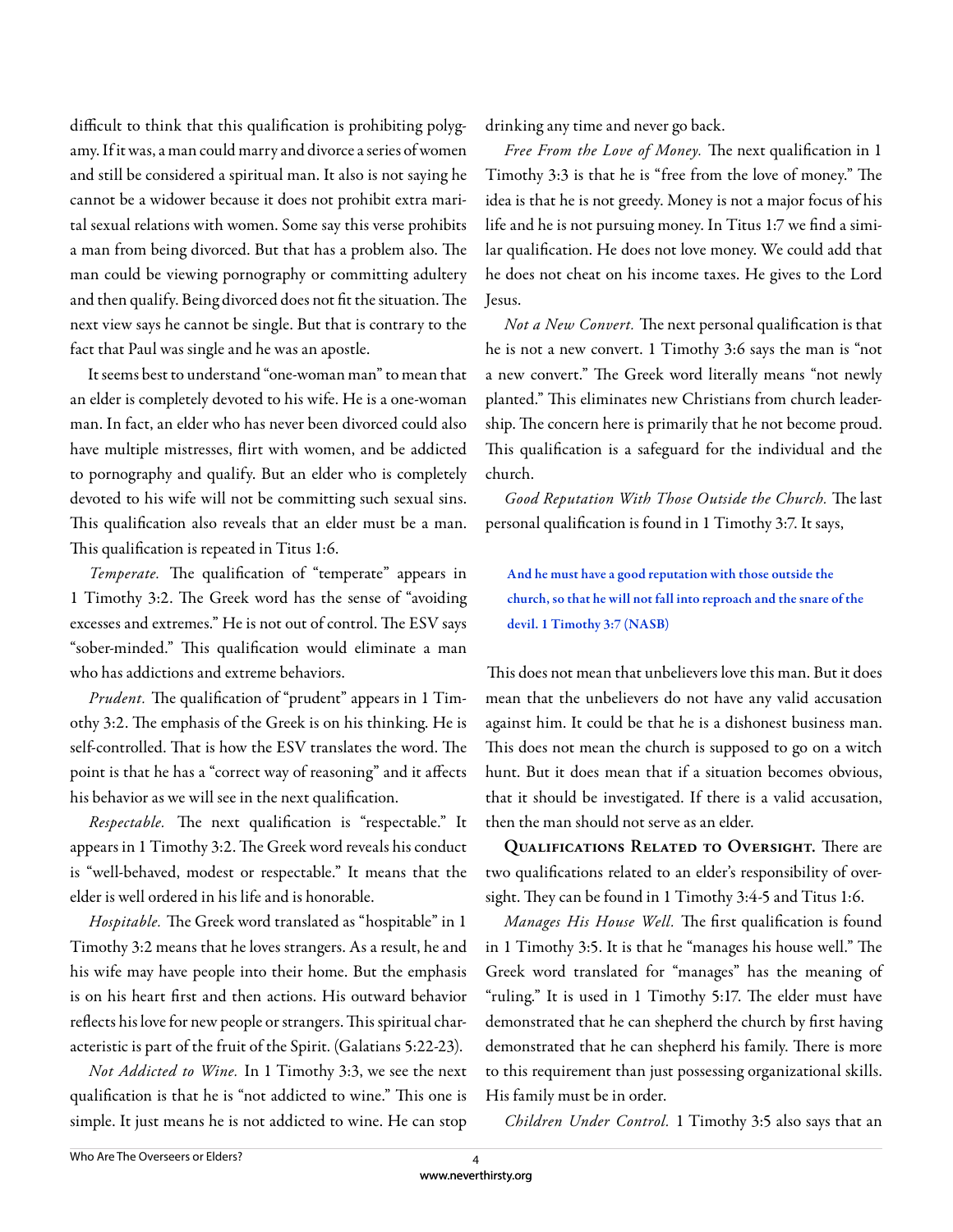elder must be a man who has his children under control. That is, his children are in submission. Titus 1:6 also adds that his children must not be rebellious. That does not mean the children must be perfectly behaved. No child is perfectly behaved. But they must display a pattern of submission to him. Titus 1:6 also adds that his children must be believers.

These qualifications regarding the children are barometers of the character of an elder's walk with Jesus. They reveal what the man is like in the home. The question many people struggle with is if this applies after the children leave the home. This qualification is important since unbelieving children would greatly hinder an elder's ministry in the local church. This is a very important one. Finally, the qualification that the children are believers is clearly determined by the Holy Spirit. A man cannot control what his children or anyone else believes about Jesus Christ. This reveals the Holy Spirit is determining who He wants as an elder.

QUALIFICATIONS RELATED TO SHEPHERDING. The next qualifications are related to an elder's shepherding responsibilities. They can be found in 1 Timothy 3:2 and Titus 1:6, 9.

Able to Teach. The next qualification is related to an elder's responsibility of shepherding. The first one is found in 1 Timothy 3:2. It says that an elder must be "able to teach." The Greek word means "skilled at teaching." Some years ago, a man claimed that anyone who could teach his own children satisfied this qualification. But if that is true, then most men might satisfy this qualification. We must not lower the bar so that everyone qualifies. This qualification has the idea of someone who is skilled in teaching. Notice that the qualification does not say "preaching." It is about being a skilled teacher.

It is important to know that Titus 1:9 adds two other requirements that connect with this qualification. That verse adds that he must have a great understanding of and knows Scripture well enough that he can defend it against false teachers. That means the prospective elder must have a great grasp of Scripture in order to teach it.

The bar is raised high. While we do not know how high it is raised, it definitely is not low. This is clearly a spiritual gift that is given by the Holy Spirit. No man has control over this gift.

**QUALIFICATIONS RELATED TO THE TEAM.** There are three qualifications related to an elder's ability to function as a team member with the other elders and the congregation. They can be found in 1 Timothy 3:2-3, 6 and Titus 1:8.

*Not Pugnacious.* The first one is that a man must not to be pugnacious. It is found in 1 Timothy 3:3 and also in Titus 1:7. The word refers to one who physically fights. That is, this man does not resort to physical violence to get his way. He is calm in difficult situations. This spiritual characteristic is part of the fruit of the Spirit. (Galatians 5:22-23).

Gentle. The next qualification is that an elder must be gentle. This qualification is listed in 1 Timothy 3:3. He is yielding, reasonable, and considerate. He is gentle like a tamed but strong animal. He is not a "yes" man. He does not hold a grudge. This is part of the fruit of the Holy Spirit (Galatians 5:22-23). Once again, we find that only the Holy Spirit can give a man this spiritual characteristic.

Peaceable. The next qualification related to working with a team is that the man must not be contentious. 1 Timothy 3:3 says he must be peaceable. This means the elder does not seek his own will. He does not argue until he wins. He does not want to be the "king of many mountains." However, this qualification does not preclude an elder from taking firm positions on serious issues supported by Scripture. That is, he is prepared to stand for biblical issues to the point of being the odd man. He seeks unity of purpose and mind. This spiritual characteristic is part of the fruit of the Spirit. (Galatians 5:22-23).

**Conclusion.** Now we have discovered the meaning of twenty-four qualifications that will help a church identify those men who are truly elders. We have learned that only the Holy Spirit can give these men these spiritual characteristics and abilities to carry out or fulfill their ministry responsibilities. That is, the Holy Spirit selected these men to be elders and brought these men to the church. It is Christ who is building His church and the Holy Spirit is implementing that plan. The church must never lower the bar of these qualifications if it wants to reap great blessings. It must never lower the bar for another reason. Elders are supposed to be examples to the flock. They are to be godly men. The spiritual character of the elders determines how God will bless the church. A church cannot make a man holy by appointing him as an elder. Service does not make a man holy.

So, these qualifications help the church to identify and